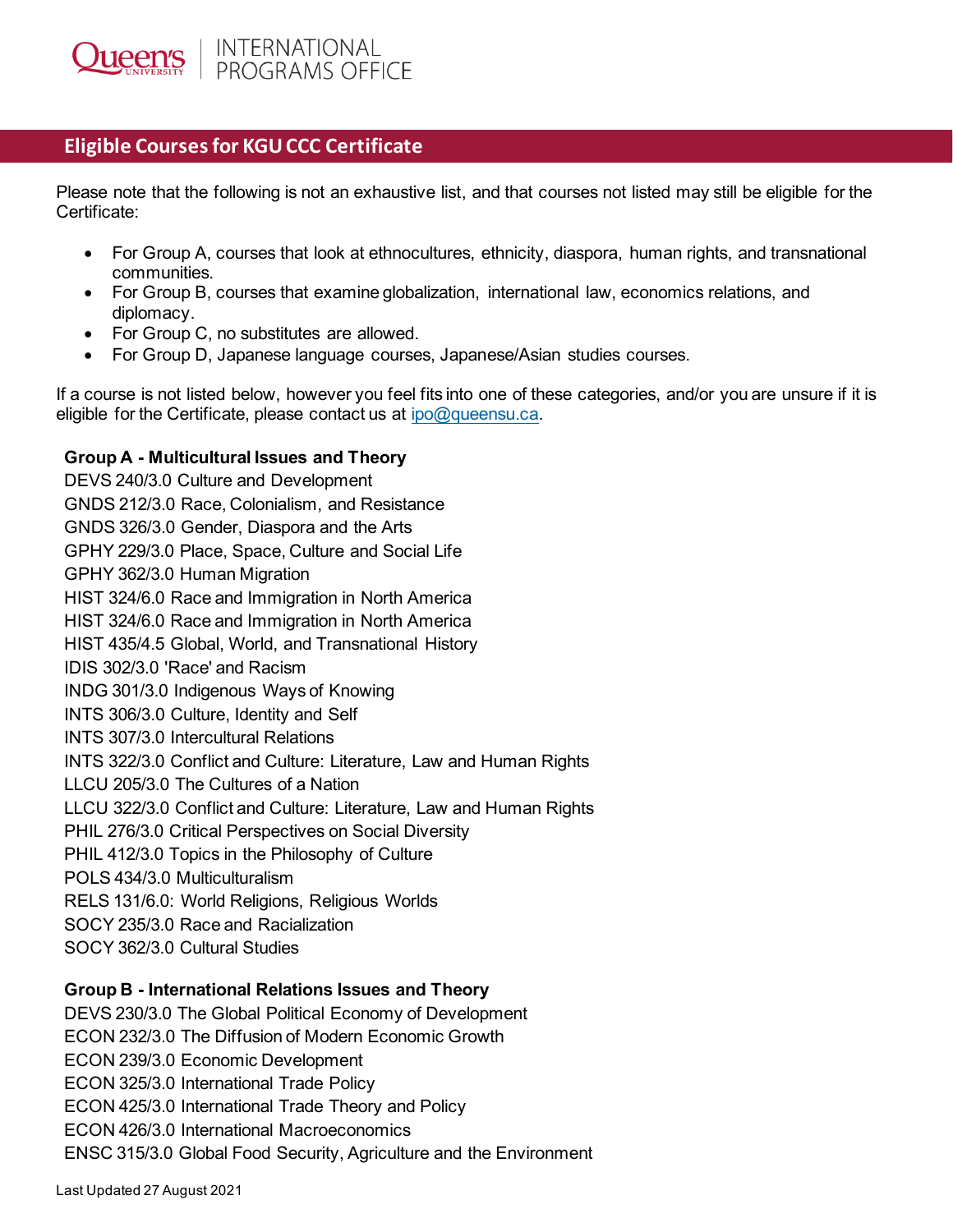

ENSC 321/3.0 Environmental Justice in a Global Context ENSC 407/3.0 Global Water Issues GLPH 271/3.0 Global and Population Health GNDS 352/3.0 Gender, Cloth and Globalization GPHY 228/3.0 Geographies of the Global Political Economy HIST 410/9.0 Globalization HLTH 350/3.0 Topics in Global Health INTS 363/3.0 The Philosophy of International Law POLS 261/3.0 International Politics POLS 262/3.0 International Political Economy POLS 263/3.0 Introduction to International Security POLS 364/3.0 International Peace and Security POLS 395/3.0 Topics in International Political Economy POLS 396/3.0 Topics in International Relations POLS 405/3.0 International Relations: Questions and Challenges POLS 443/3.0 Gender and Globalization POLS 457/3.0 Issues in Global Justice POLS 460/3.0 International Relations of the Asia-Pacific POLS 461/3.0 International Regimes POLS 463/3.0 International Relations Theory POLS 470/3.0 Seminar in International Politics POLS 484/3.0 The Politics of Globalization SOCY 225/3.0 Sociology of Globalization

## **Group D - Cross-Cultural Skills and Knowledge**

*Subgroup D.1 - Canadian Studies* ENGL215/6.0 Canadian Literature ENGL284/3.0 Issues and Themes in Canadian Literature I ENGL382/3.0 Issues and Themes in Canadian Literature II ENGL380/6.0 Literature and Culture in Canada LING202/3.0 Canadian English

*Subgroup D.2 - Cultural Fields* ARTH 220/3.0 Socially Engaged Art ARTH 231/3.0 Canadian Art I ARTH 232/3.0 Canadian Art II ARTH 304/3.0 Issues in the History of Canadian Art ARTH 339/3.0 Canadian Art in the Twentieth Century ARTH 340/3.0 Aspects of Contemporary Art in Canada ARTH 342.3.0 Photography in Canada 1839 - 1939 DRAM 306/3.0 Canadian Drama DRAM 371/3.0 Modern Drama at the Shaw Festival FILM 303/3.0 National and International Cinema FILM 310/3.0 Reviewing World Cinema and Media Arts FILM 322/3.0 Canadian Film and Television to 1980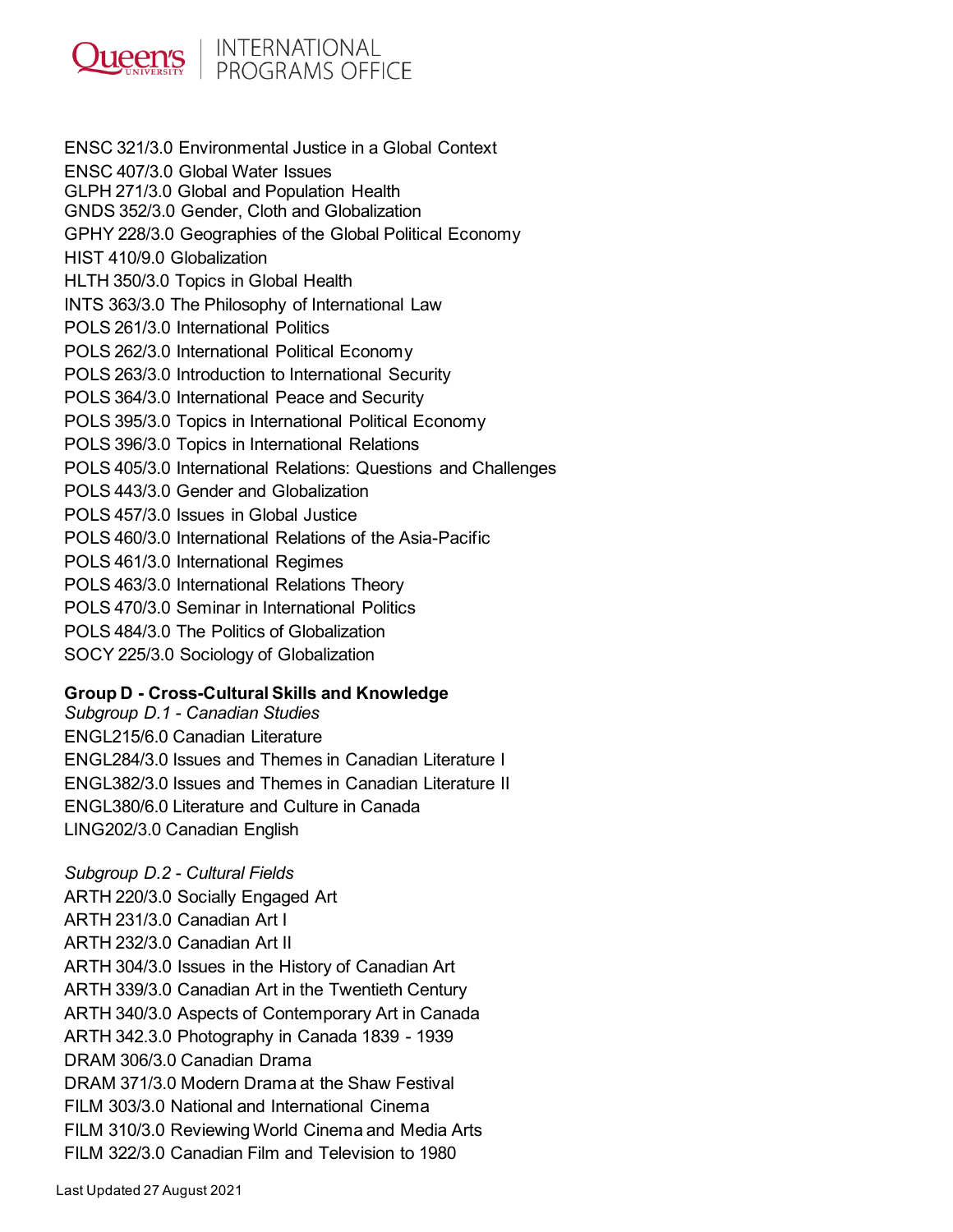

FILM 323/3.0 Contemporary Canadian Film and Television FILM 422/3.0 Canadian Cinema: Special Topic FLIM 477/3.0 Black Aesthetics and Politics in Media: Studies in Race, Culture, and Art LLCU311/3.0 Modern Europe: Politics and Culture MUSC 388/3.0 Canadian Music since 1930

*Subgroup D.3 - Historical Fields*

HIST 124/6.0 Canada in the World HIST 208/3.0 Introduction to Themes in Canadian History I HIST 209/3.0 Introduction to Themes in Canadian History II HIST 210/3.0 History of Sexuality in Canada HIST 260/6.0 Canada from the Conquest to Present HIST 269/3.0 19th Century Canadian Political History HIST 279/3.0 20th Century Canada HIST 312/6.0 Canadian Social History HIST 320/6.0 Indigenous History of North America HIST 340/6.0 French Canada 1830 - 2000 HIST 359/3.0 Ontario HIST 425/3.0 Black Experience in Canada HIST 433/9.0 Power, Authority and the State in Early Canada HIST 431/3.0 Atlantic Canada HIST 436/3.0 Topics in Canadian Legal History HIST 458/6.0 The Social History of Modern Canada HIST 476/6.0 Canada at War POLS 392/3.0 Topics in Canadian Politics *Subgroup D.4 - Society, Politics & Economy Fields* DEVS 100/6.0 Canada and the Third World DEVS 220/2.0 Introduction to Aboriginal Studies DEVS 221/3.0 Topics in Aboriginal Studies DEVS 311/3.0 Labour and Global Development ECON 280/3.0 Population and Economic Change ECON 240/3.0 Canadian Tax Policy ECON 261/3.0 Canadian Labour Relations GPHY 250/3.0 The Geography of Canada GPHY 351/3.0 Aboriginal Geographies of Canada POLS 243/3.0 Comparative Politics: States and Nations POLS 310/3.0 Principles of the Canadian Constitution POLS 320/3.0 First Nations Politics POLS 211/3.0 Canadian Government POLS 212/3.0 Canadian Politics POLS 313/3.0 Mass Media and Politics in Canada POLS 318/3.0 The Canadian Welfare State POLS 319/3.0 Public Discourse in Canada; Issues and Debates